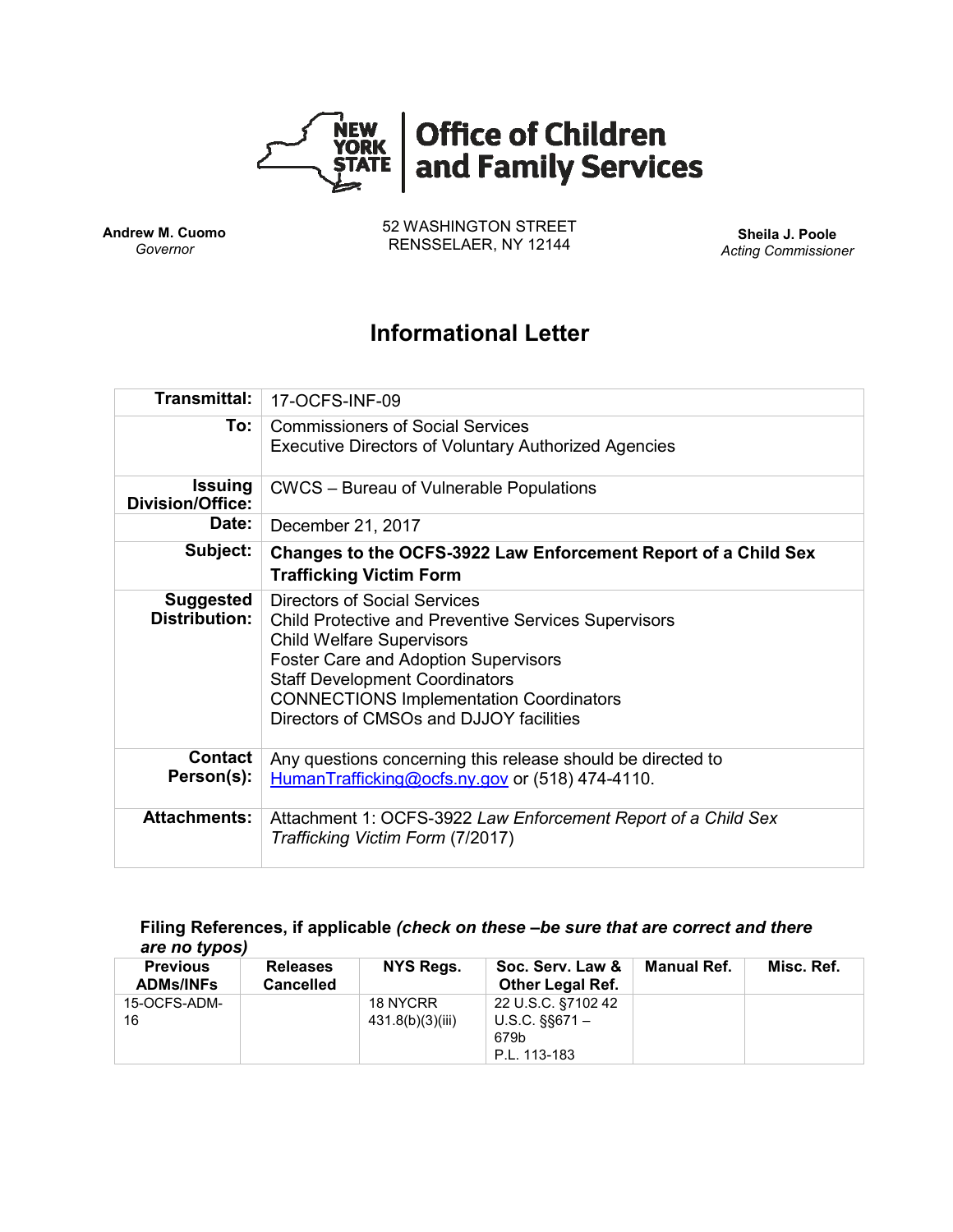## **I. Purpose**

The purpose of this New York State Office of Children and Family Services (OCFS) Informational Letter (INF) is to inform local departments of social services (LDSSs) and voluntary authorized agencies (VAs) of changes to form OCFS-3922 attached to the *Requirements to Identify, Document, Report, and Provide Services to Child Sex Trafficking Victims* policy [\(15-OCFS-ADM-16\)](https://www.google.com/url?sa=t&rct=j&q=&esrc=s&source=web&cd=1&cad=rja&uact=8&ved=0ahUKEwjAkvuDn-vWAhUB3CYKHTklCaYQFggmMAA&url=http%3A%2F%2Focfs.ny.gov%2Fmain%2Fpolicies%2Fexternal%2FOCFS_2015%2FADMs%2F15-OCFS-ADM-16%2520%2520Requirements%2520to%2520Identify%2C%2520Document%2C%2520Report%2C%2520and%2520Provide%2520Services%2520to%2520Child%2520Sex%2520Trafficking%2520Victims.pdf&usg=AOvVaw0nI2QP3wYrIfZx_e8jXrRJ)*.* The OCFS-3922 *Law Enforcement Report of a Child Sex Trafficking Victim* form is required under 15-OCFS-ADM-16 paragraph IV when identification of a child sex trafficking has been determined and no known law enforcement involvement in the trafficking case is known. This form has been updated to reflect changes to clarify procedure developed in partnership with the New York State Police and the New York City Police Department. The new form went into effect October 1, 2017.

### **II. Background**

On September 29, 2014, President Obama signed the Preventing Sex Trafficking and Strengthening Families Act (P.L. 113-183) [hereinafter referred to as the "Act"] into law, which amended various provisions of Title IV - E of the Social Security Act (SSA). The Act has two primary purposes ̶ to protect at-risk children and youth and prevent them from becoming victims of sex trafficking; and to improve the safety, permanency outcomes, and well-being of children and youth involved with the child welfare system. Among other provisions, the Act requires that policies, procedures, and tools for identification, documentation, and response to child victims of sex trafficking, or those at risk of becoming victims, be developed. In response to the Act, OCFS issued [15-OCFS-ADM-16.](https://www.google.com/url?sa=t&rct=j&q=&esrc=s&source=web&cd=1&cad=rja&uact=8&ved=0ahUKEwj7vaWftoLYAhWJbRQKHR8OC9IQFggnMAA&url=http%3A%2F%2Focfs.ny.gov%2Fmain%2Fpolicies%2Fexternal%2FOCFS_2015%2FADMs%2F15-OCFS-ADM-16%2520%2520Requirements%2520to%2520Identify%2C%2520Document%2C%2520Report%2C%2520and%2520Provide%2520Services%2520to%2520Child%2520Sex%2520Trafficking%2520Victims.pdf&usg=AOvVaw0nI2QP3wYrIfZx_e8jXrRJ) For more information on the basic provisions of the Act, please see [15-OCFS-INF-03.](https://www.google.com/url?sa=t&rct=j&q=&esrc=s&source=web&cd=1&cad=rja&uact=8&ved=0ahUKEwiS_Pudn-vWAhWH6SYKHcRGDnsQFggmMAA&url=http%3A%2F%2Focfs.ny.gov%2Fmain%2Fpolicies%2Fexternal%2FOCFS_2015%2FINFs%2F15-OCFS-INF-03%2520%2520Preventing%2520Sex%2520Trafficking%2520and%2520Strengthening%2520Families%2520Act%2520%2528P.L.%2520113-183%2529.pdf&usg=AOvVaw0srPVUf1_ikY736Kq0CHK3)

#### **III. Program Implications**

The law enforcement notification form has been updated to provide clarity and to capture information that supports an efficient and appropriate response from law enforcement. A summary of these changes is provided below:

- 1. **Page 1** includes four questions to help workers determine whether submission of form OCFS-3922 is necessary.
	- a. Question 1 identifies the child as a youth under age 21 in families with open child welfare and juvenile justice cases, including CPS investigations, foster care placements, FAR supports, etc. It does not include youth in detention or Runaway Homeless Youth programs, unless there is additional involvement in child welfare or juvenile justice as defined in [15-OCFS-ADM-16.](https://www.google.com/url?sa=t&rct=j&q=&esrc=s&source=web&cd=1&cad=rja&uact=8&ved=0ahUKEwjAkvuDn-vWAhUB3CYKHTklCaYQFggmMAA&url=http%3A%2F%2Focfs.ny.gov%2Fmain%2Fpolicies%2Fexternal%2FOCFS_2015%2FADMs%2F15-OCFS-ADM-16%2520%2520Requirements%2520to%2520Identify%2C%2520Document%2C%2520Report%2C%2520and%2520Provide%2520Services%2520to%2520Child%2520Sex%2520Trafficking%2520Victims.pdf&usg=AOvVaw0nI2QP3wYrIfZx_e8jXrRJ)
	- b. Question 2 asks whether the youth is currently absent from care. This form is not to be used to notify law enforcement of a missing person; those reports are made to local police precincts and must be made in accordance with *Protocols and Procedures for Locating and Responding to Children and Youth Missing From Foster Care and Non-Foster Care*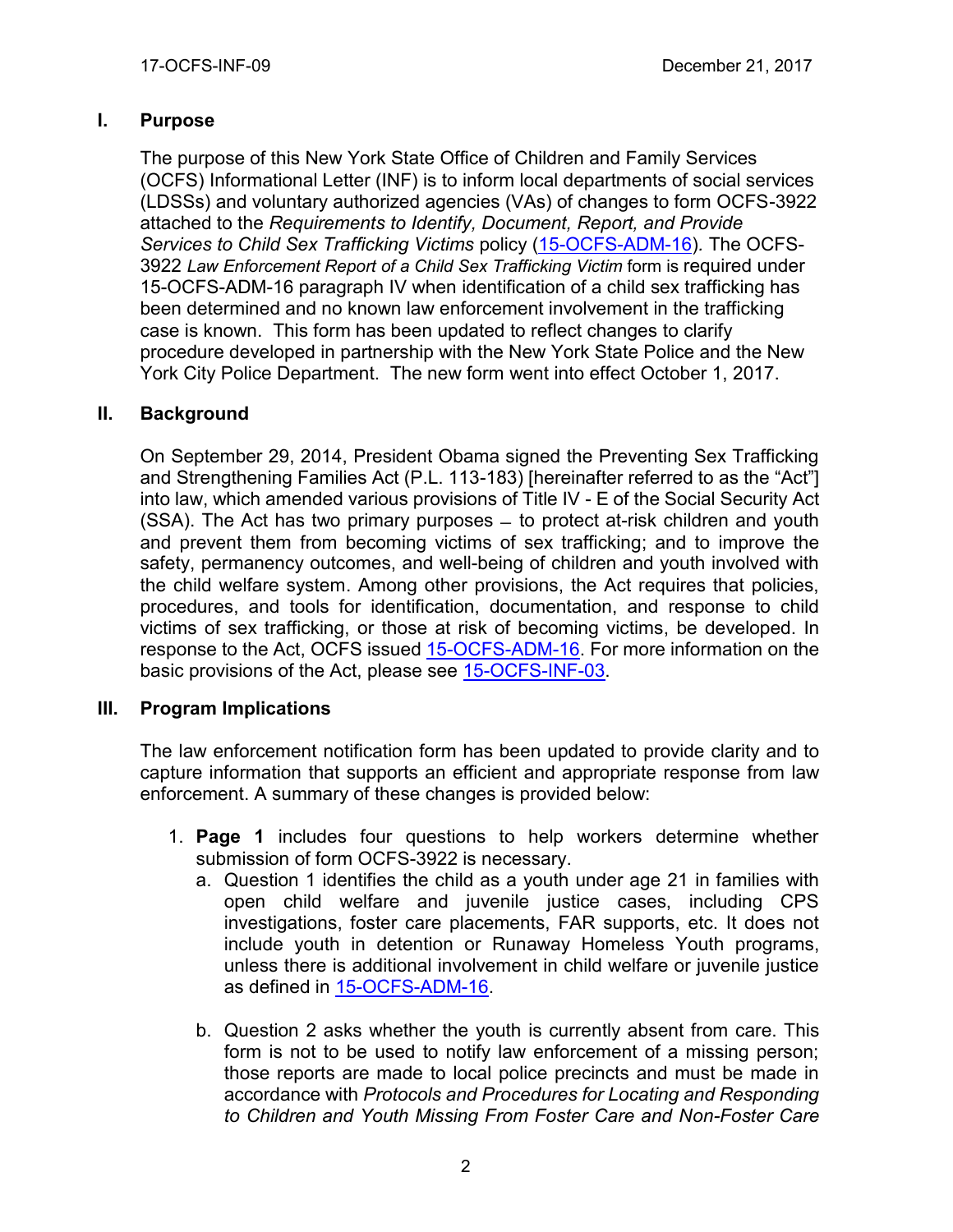[\(16-OCFS-ADM-09\)](http://ocfs.ny.gov/main/humantrafficking/resources/16-OCFS-ADM-09.pdf). However, a youth who is absent from care should still be reported to law enforcement if he or she is known to be a victim as defined in [15-OCFS-ADM-16.](https://www.google.com/url?sa=t&rct=j&q=&esrc=s&source=web&cd=1&cad=rja&uact=8&ved=0ahUKEwjAkvuDn-vWAhUB3CYKHTklCaYQFggmMAA&url=http%3A%2F%2Focfs.ny.gov%2Fmain%2Fpolicies%2Fexternal%2FOCFS_2015%2FADMs%2F15-OCFS-ADM-16%2520%2520Requirements%2520to%2520Identify%2C%2520Document%2C%2520Report%2C%2520and%2520Provide%2520Services%2520to%2520Child%2520Sex%2520Trafficking%2520Victims.pdf&usg=AOvVaw0nI2QP3wYrIfZx_e8jXrRJ)

- c. Question 3 asks about the criteria listed on form [OCFS-3920](https://www.google.com/url?sa=t&rct=j&q=&esrc=s&source=web&cd=1&cad=rja&uact=8&ved=0ahUKEwi22PujoevWAhWJQCYKHdcfAXEQFggmMAA&url=http%3A%2F%2Focfs.ny.gov%2Fmain%2FForms%2FFoster_Care%2FOCFS-3920%2520Child%2520Sex%2520Trafficking%2520Idicators%2520Tool.dot&usg=AOvVaw0kmN1D-_EDDaVUtr_3AfON) that are used to make an identification of a victim. This will confirm the notification to law enforcement, which is required and provides law enforcement with additional information about the youth's victimization.
- d. Question 4 is designed to identify whether a law enforcement agency with investigative responsibility is already involved in the youth's case to respond to the youth's trafficking victimization. Such agencies may include:
	- local law enforcement;
	- state law enforcement;
	- federal law enforcement;
	- law enforcement connected to a Child Advocacy Center or Multi-Disciplinary Team (CAC/MDT); or
	- Department of Labor investigators.

It does **not** include:

- probation departments; and
- law enforcement involvement where the youth is considered an alleged perpetrator.

If each of the four questions is answered in a way that meets the requirements outlined in [15-OCFS-ADM-16,](https://www.google.com/url?sa=t&rct=j&q=&esrc=s&source=web&cd=1&cad=rja&uact=8&ved=0ahUKEwjAkvuDn-vWAhUB3CYKHTklCaYQFggmMAA&url=http%3A%2F%2Focfs.ny.gov%2Fmain%2Fpolicies%2Fexternal%2FOCFS_2015%2FADMs%2F15-OCFS-ADM-16%2520%2520Requirements%2520to%2520Identify%2C%2520Document%2C%2520Report%2C%2520and%2520Provide%2520Services%2520to%2520Child%2520Sex%2520Trafficking%2520Victims.pdf&usg=AOvVaw0nI2QP3wYrIfZx_e8jXrRJ) complete the remainder of the form and submit the form as specified in the Next Steps section on the last page of the form.

- 2. **Pages 2 and 3** contain four sections providing the detailed information needed by law enforcement: Youth Information, Trafficking Situation, Person Completing This Form, and Next Steps. Changes in these sections are summarized as follows:
	- a. Youth Information:
		- i. Basic identifying and demographic information is collected. Additional options for the youth's gender are included.
		- ii. Additional fields are added to capture relevant detail about the youth's common whereabouts and social media presence. Complete this section with as much information as possible. If fields are unknown, leave them blank.
	- b. Trafficking Situation:
		- i. Space for a narrative to describe what is known about the trafficking situation. Workers must complete this section to the best of their ability.